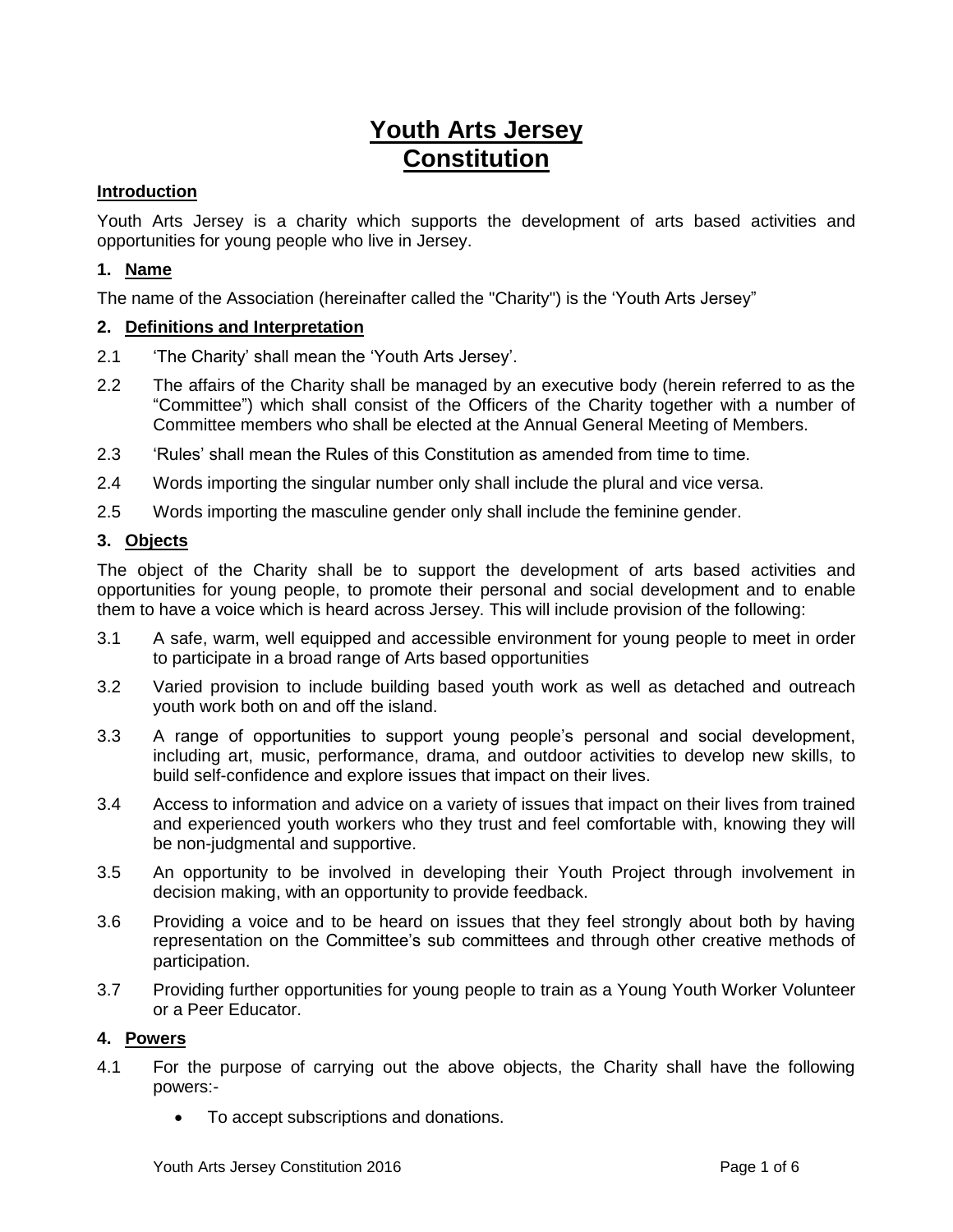- To take such lawful steps by appeals at public meetings or otherwise as may from time to time be deemed expedient for the purpose of procuring contributions to the funds of the Charity in the form of donations subscriptions or otherwise.
- To borrow or raise money for the purposes of the Charity on such terms and on such security as may be thought fit.
- To print, publish and circulate a newsletter, poster or other document that may be deemed necessary or desirable for the promotion of the objects of the Charity.
- 4.2 To invest the moneys of the Charity not immediately required for its purposes in or upon such investments, securities or property as may be thought fit.
- 4.3 To support any charitable association or bodies engaging in or promoting the same or similar activities as the Charity, whether incorporated or not.
- 4.4 To employ such persons as may be necessary in the carrying out and general implementation of these rules and to provide for, arrange and implement the training of such persons.
- 4.5 To do all such things as are incidental or necessary to the attainment of the above objects or any of them.

# **5. Membership**

Membership of the Charity shall consist of those persons whose names have been enrolled as members under the following categories:

- 5.1 **Members:** Youth Club membership shall be open to all young people between the ages of 12 – 18 years.
- 5.2 **Associate Members:** Associate Membership shall be open to anyone over the age of 18 that wishes to serve on the Committee, support the Charity or to make use of its facilities.

## **6. Officers of the Charity**

There shall be the following Officers of the Charity:

- 6.1 Hon. Chairperson
- 6.2 Hon. Vice-Chairperson
- 6.3 Hon. Treasurer
- 6.4 Hon. Secretary
- 6.5 Plus 4 Ordinary Members as the Members of the Charity may from time to time elect.
- 6.6 No person who is not a member of the Charity shall be eligible to be an Officer.
- 6.7 The Chairman shall chair the meetings of the Committee or, if absent, delegate the Vice-Chairman to chair the meetings on his/her behalf. The Chairman (or in his/her absence, the Vice-Chairman) will be the sole spokesperson on behalf of the Committee to the public and / or to the media. The Chairman carries the overall responsibility for the good governance of the Committee and, in turn, its governance of the Charity. The Chairman or his appointee shall represent the Charity in tribunals or elsewhere.
- 6.8 The Honorary Treasurer shall ensure in consultation with the Committee the good husbandry of financial resources, in particular the balance of income and expenditure. He/she shall ensure that proper accounts are maintained and that such accounts are duly audited each year. The Honorary Treasurer shall present to the Committee annual budgets and management accounts and provide financial information to the Committee to allow good governance. The Honorary Treasurer shall have no discretion, outside the agreed budgets, on spending and all proposals for further expenditure must be brought to the Committee for its approval.
- Youth Arts Jersey Constitution 2016 **Page 2 of 6** Page 2 of 6 6.9 The Honorary Secretary shall ensure that proper minutes of all meetings are recorded and shall be responsible for ensuring that meetings are convened as required. The Honorary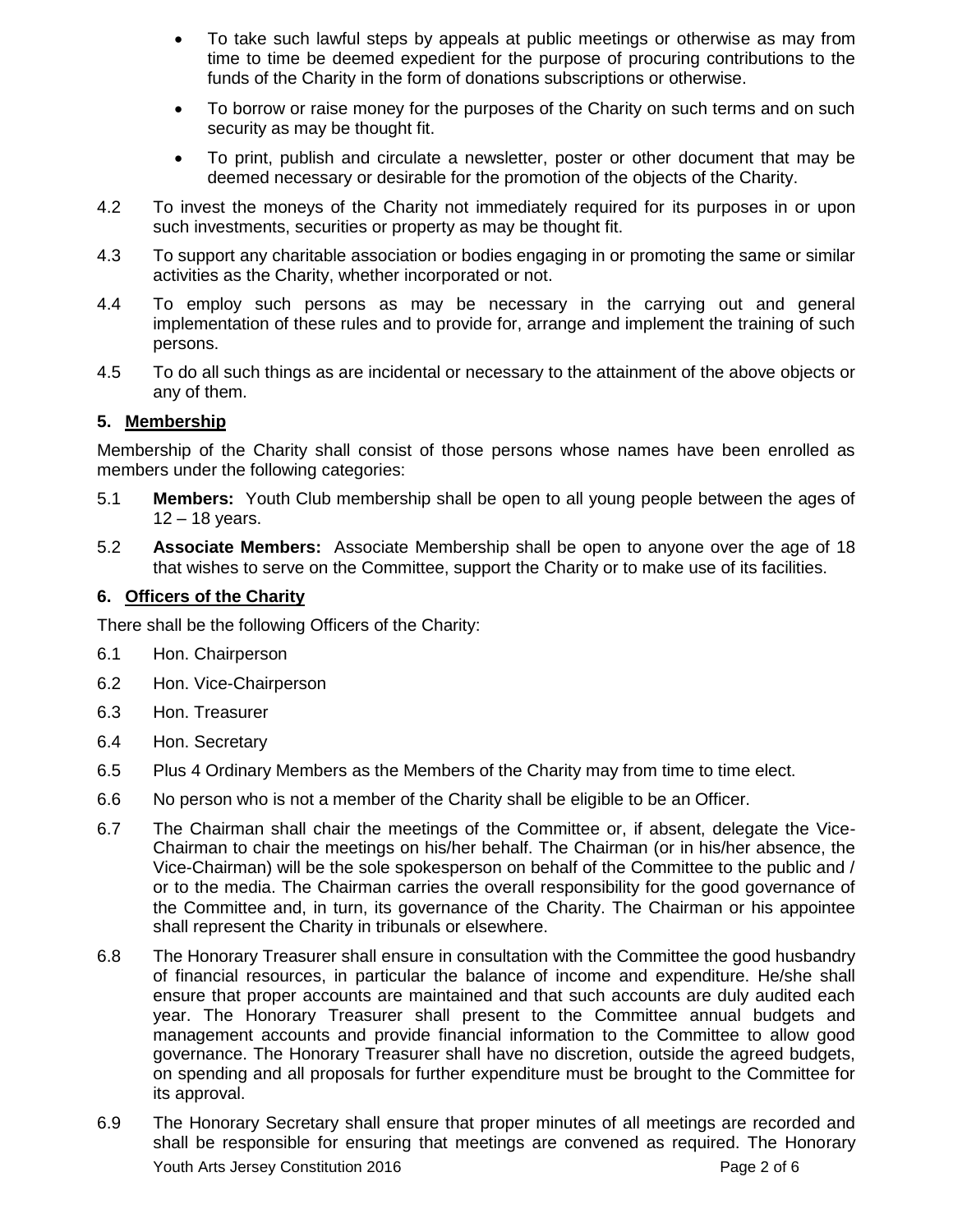Secretary shall be cognisant of the Constitution and advise and report on any irregularities that may require amendment at an AGM or an EGM.

# **7. Removal of Officers or Member**

Any Officer of the Charity shall cease to be an Officer:

- 7.1 If he shall fail to attend three consecutive meetings of the Committee except by leave of the Chairperson or Vice-Chairperson, having sent apologies.
- 7.2 If by notice in writing addressed to the Secretary he resigns his office.
- 7.3 If the Committee by a majority of two-thirds of such of the Committee members as shall be present at a Meeting duly convened for the purpose shall resolve that an Officer be removed.
- 7.4 If he is guilty of misconduct or is incapable of performing his duties.

## **8. Committee**

- 8.1 The Committee shall meet at regular intervals, normally once a month, for the dispatch of business and shall have the power to adjourn and otherwise regulate meetings as it shall think fit.
- 8.2 The Youth Service will have ex-officio representation on the Committee through the Senior Youth Worker, the Area Youth Officer and/or the Principal Youth Officer. These representatives shall not carry with them the right to attend or vote at any meeting of the Members.
- 8.3 The duties of the Committee shall be to provide the support, advice and guidance to ensure that Youth Arts Jersey develops any resources, finance and staffing to meet the needs of the young people targeted by the project.
- 8.4 All members of the Committee whether elected, co-opted or holding office by virtue of being an Officer shall be entitled to vote at all proceedings of the Committee.
- 8.5 Officers of the Committee shall hold office from the date of their election at the Annual General Meeting. Their period of office shall be one year but they may stand for re-election at the Annual General Meeting up to a maximum of five (5) consecutive years. Officers who have served their maximum term on the Committee may stand for election again after the elapse of one year from the end of their term.
- 8.6 A quorum for Committee meetings shall be a minimum of five persons who are entitled to attend and vote at such meetings provided that at least one of such persons shall be an Honorary Officer. Should the Committee become permanently inquorate through resignations, death or insanity, a new Committee will be elected at an EGM called for that purpose to hold office until the next AGM; all remaining members of the Committee must stand down but may offer themselves for re-election.
- 8.7 The Committee shall have power to fill casual vacancies among the elected members of the Committee, provided that the person or person co-opted shall hold office until the expiration of the term of office of the person or persons who he or they have replaced.
- 8.8 The Committee may co-opt whomsoever it may require to act in an advisory capacity. Any person so co-opted will have no voting rights and will sit on the Committee for a specific period related to the period of their advice.
- 8.9 The Committee shall have power to appoint sub-committees for such purposes and on such terms as shall be laid down from time to time by the Members at a General Meeting.
- 8.10 The day to day management of the project will be undertaken by the full-time Senior Youth Worker who will have day to day responsibility for the management of Youth Arts Jersey and will provide a report to the Committee and Annual General meetings.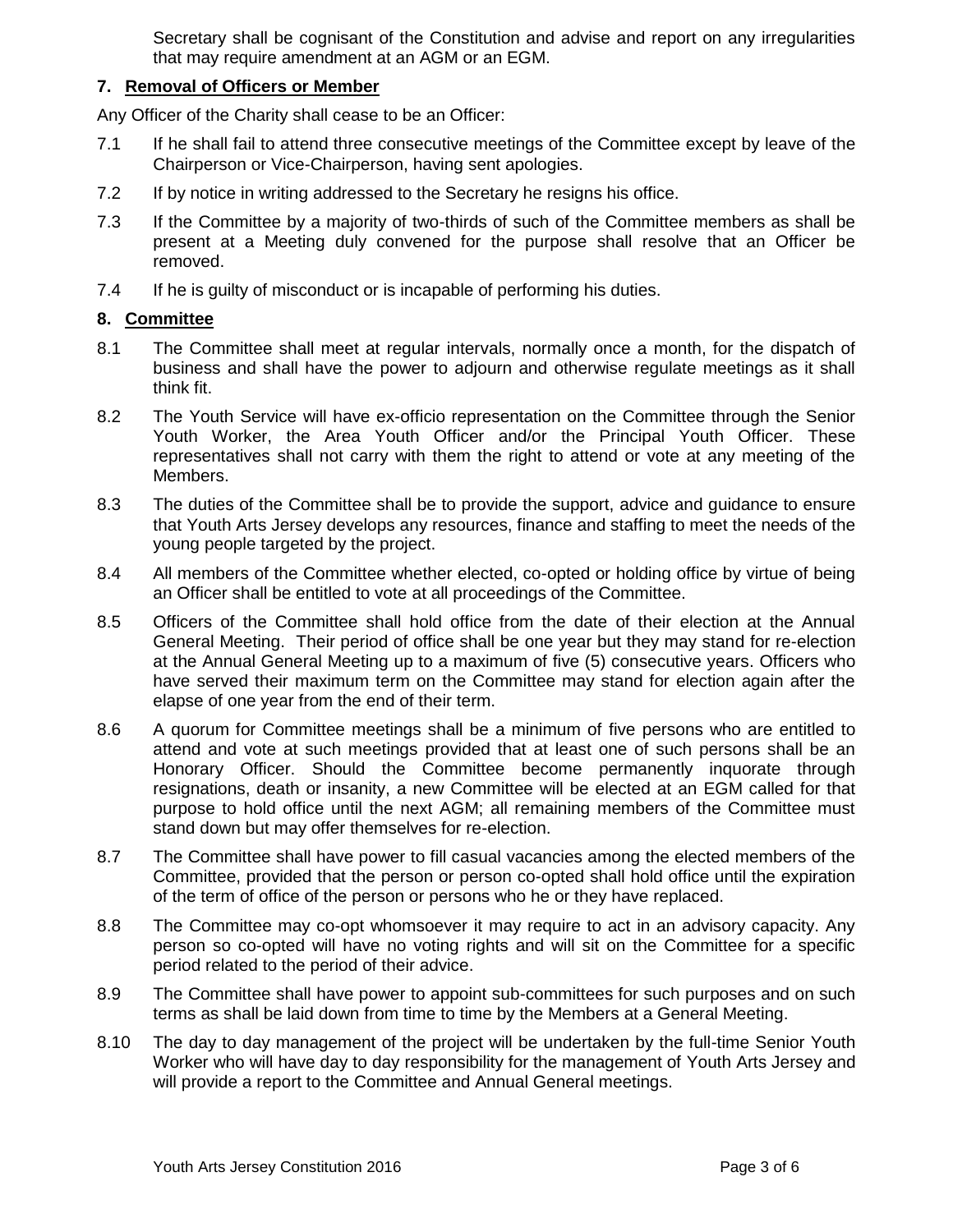- 8.11 The Committee will have representation from both young people and staff, as key stakeholders of Youth Arts Jersey. This will be achieved through the establishment of sub committees.
- 8.12 The remit of any subcommittee shall be agreed by the Committee. Up to two Committee members may participate on a subcommittee but in an advisory role only.
- 8.13 Sub Committees shall have the right to present reports and requests to any meeting of the committee.
- 8.14 Current established sub committees are: Young Advisory Group

The committee shall give Members (as defined in the Constitution) the right to hold membership of a Youth Advisory Committee and for the Chairperson or a representative of such committee to attend the YAJ Committee to report and advise on the recommendations of the Advisory Committee. Such role shall hold no voting rights

# **9. Patron(s)**

A Patron, President and Vice-President(s) may be elected or removed from that office by the Members of the Charity at any General Meeting. The positions of the Patron, President and Vice-President shall be of an honorary nature and shall not carry with them the right to attend or vote at any meeting of the Members.

# **10. Meetings of the Members of the Charity**

- 10.1 There shall be an Annual General Meeting of the Members of the Charity held within six calendar months after the end of each financial year.
- 10.2 The Annual General Meeting shall be called by notice in writing of 21 days at least. The notice shall name retiring Committee members and shall call for nominations and any amendments to the Rules, duly proposed and seconded.
- 10.3 The Annual General Meeting shall transact the following business:

Apologies for absence, the approval of the Minutes of the last meeting and any matters arising.

The reception of the report of the Chairman of the Committee and such other reports as the Committee shall decide.

The reception and, if approved, the adoption of the audited accounts of the Charity to the end of the preceding financial year.

The appointment of auditors.

The election and / or re-election of the Officers of the Committee.

- 10.4 The Committee may at any time convene an Extraordinary General Meeting by giving 7 days notice in writing.
- 10.5 At all Annual, Special and Extraordinary General Meetings a quorum shall consist of no less than five (5) members. Provided that at least one fifth of the total Members of the Charity may in writing to the Chairperson require that an Extraordinary Meeting will be convened for the purpose to be stated in the notice within four weeks of the receipt of the said notice.
- 10.6 Any person wishing to raise any matter for discussion at an A.G.M shall give at least seven days notice in writing to the secretary of the Committee.

# **11. The Chairperson**

The Chairperson or failing them the Vice-Chairperson, shall preside if present at the meetings of the Committee and of the Members of the Charity and failing this, the meeting shall elect its own Chairperson. The Chairperson of the meeting shall have a casting vote in addition to his ordinary vote.

# **12. Finance**

Youth Arts Jersey Constitution 2016 **Page 4 of 6** Page 4 of 6 12.1 The Charity's financial year shall end on the  $31<sup>st</sup>$  December in each year.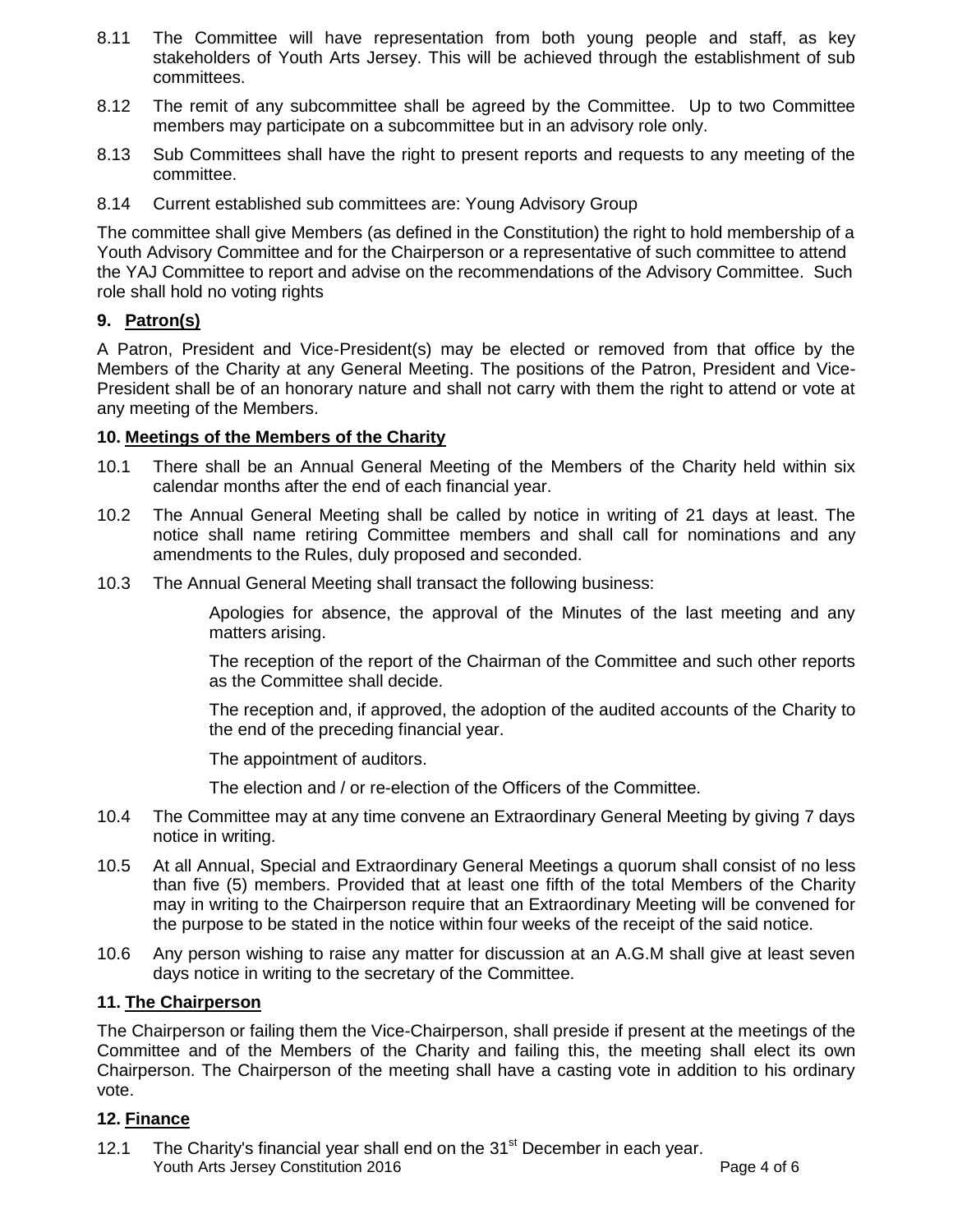- 12.2 The Treasurer shall cause proper books of account to be kept with respect to:
	- all sums of money received and expended by the Charity and the matters in respect of which such receipts and expenditure take place;
	- all sales and purchases of goods by the Charity; and
	- the assets and liabilities of the Charity.
- 12.3 Proper books shall be kept to give a true and fair view of the affairs of the Charity and to explain the transactions.
- 12.4 All funds of the Charity shall as soon as possible after receipt be paid into the Bank Accounts to be opened and maintained in its name. Such Accounts shall be under the control of the Committee, which shall from time to time provide for their method of operation.
- 12.5 All payments of money to be made on behalf of the Charity shall be applied towards the object of the Charity as set out in its Constitution and shall be approved by the Committee except that when it is not practicable to obtain prior approval from the Committee and payment may be made on the authority of the senior youth worker or area youth office and one officer and the payment so made shall be submitted for approval at the next meeting of the Committee.
- 12.6 The Committee shall make adequate arrangements for the security and safe custody of all monies and books belonging to the Charity.

# **13. Audit:**

- 13.1 The accounts relating to the Charity's affairs shall be audited by such persons as are appointed by the Members of the Charity at the Annual General Meeting.
- 13.2 The Auditor appointed under sub-clause (13.1) hereof shall make a report to the Members of the accounts examined by him, and on every balance sheet and profit and loss account laid before the Members of the Charity in General Meeting during his tenure of office.
- 13.3 The report shall state whether in the Auditor's opinion the Charity's balance sheet and profit and loss account have been properly prepared and whether in his opinion a true and fair view is given:
	- In the case of the balance sheet, of the state of the Charity's affairs as at the end of its financial year.
	- In the case of the profit and loss account, of the Charity's profit and loss for its financial year.
- 13.4 It shall be the duty of the Auditor, in preparing his report, to carry out such investigations as will enable him to form an opinion as to the following matters:-
	- Whether proper books of account have been kept by the Charity.
	- Whether the Charity's balance sheet and profit and loss account are in agreement with the books of account and returns.
- 13.5 If the Auditor is of the opinion that proper books of account have not been kept by the Charity or if the balance sheet and profit and loss account are not in agreement with the books of account and returns, the Auditor shall state that fact in his report.
- 13.6 The Auditor shall have a right of access at all times to the books and accounts and vouchers of the Charity, and shall be entitled to require from the Committee such information and explanations as he thinks necessary for the performance of the duties of the Auditor.
- 13.7 If the Auditor fails to obtain all the information and explanations which, to the best of his knowledge and belief, are necessary for the purposes of his audit, he shall state that fact in his report.
- 13.8 The Auditor shall be entitled to attend any General Meeting of the Charity and to receive all notices of, and other communications relating to, any General Meeting which any member of